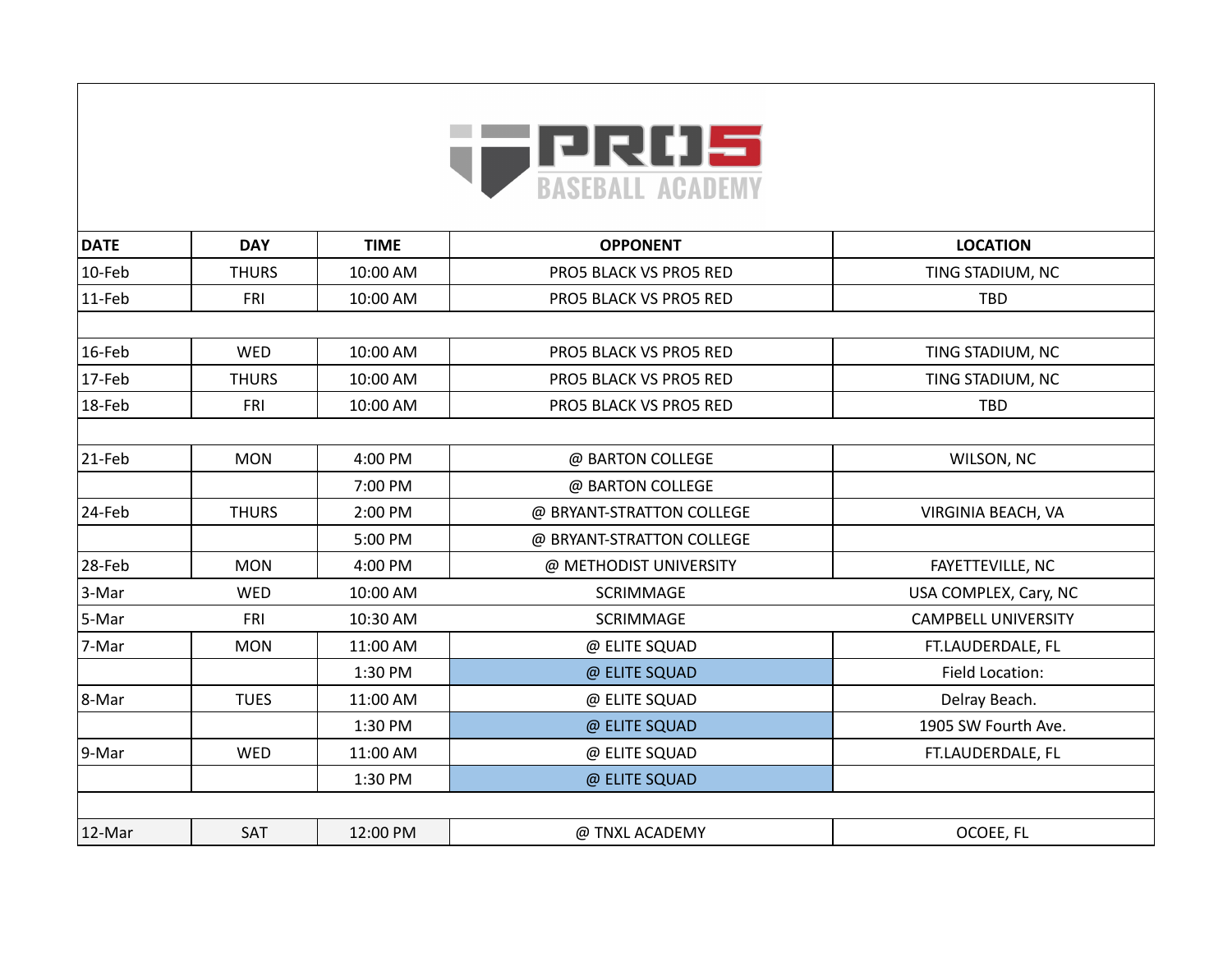|              |              | 3:00 PM    | @ TNXL ACADEMY                           |                            |
|--------------|--------------|------------|------------------------------------------|----------------------------|
| 13-Mar       | <b>SUN</b>   | 12:00 PM   | @ TNXL ACADEMY                           | OCOEE, FL                  |
|              |              | 3:00 PM    | @ TNXL ACADEMY                           |                            |
| $ 14$ -Mar   | <b>MON</b>   | 12:00 PM   | @ TNXL ACADEMY                           | OCOEE, FL                  |
|              |              | 3:00 PM    | @ TNXL ACADEMY                           |                            |
|              |              |            |                                          |                            |
| $ 17$ -Mar   | <b>THURS</b> | 3:00 PM    | <b>BRYANT-STRATTON COLLEGE</b>           | USA BASEBALL, NC           |
|              |              | 6:00 PM    | <b>BRYANT-STRATTON COLLEGE</b>           |                            |
| 18-Mar       | FRI          | 1:00 PM    |                                          | USA BASEBALL, NC           |
|              |              | 4:00 PM    |                                          |                            |
| 19-Mar       | SAT          | 2:00 PM    | COLUMBIA INTERNATIONAL UNIVERSITY        | USA BASEBALL, NC (FIELD 1) |
|              |              | 2:00 PM    | <b>COLUMBIA INTERNATIONAL UNIVERSITY</b> | USA BASEBALL, NC (FIELD 2) |
|              |              |            |                                          |                            |
| $21$ -Mar    | <b>MON</b>   | 6:00 PM    | @ BARTON COLLEGE                         | WILSON, NC                 |
| $ 23$ -Mar   | WED          | <b>TBD</b> | @ PITT CC                                | <b>GREENVILLE, NC</b>      |
| 24-Mar       | <b>THURS</b> | 6:00 PM    | @ METHODIST UNIVERSITY                   | FAYETTEVILLE, NC           |
|              |              |            |                                          |                            |
| 30-Mar       | WED          | 3:00 PM    | <b>ELITE SQUAD</b>                       | USA BASEBALL, NC           |
|              |              | 6:00 PM    | <b>ELITE SQUAD</b>                       |                            |
| $ 31 - Mar $ | <b>THURS</b> | 1:00 PM    | <b>ELITE SQUAD</b>                       | USA BASEBALL, NC           |
|              |              | 4:00 PM    | <b>ELITE SQUAD</b>                       |                            |
| $ 1 - Apr $  | FRI          | 12:00 PM   | <b>ELITE SQUAD</b>                       | USA BASEBALL, NC (FIELD 1) |
|              |              | 12:00 PM   | <b>ELITE SQUAD</b>                       | USA BASEBALL, NC (FIELD 2) |
|              |              |            |                                          |                            |
| $ 4 - Apr $  | <b>MON</b>   | 12:00 PM   | <b>TNXL ACADEMY</b>                      | TING STADIUM, NC           |
|              |              | 3:00 PM    | <b>TNXL ACADEMY</b>                      |                            |
| 5-Apr        | <b>TUES</b>  | 12:00 PM   | <b>TNXL ACADEMY</b>                      | TING STADIUM, NC           |
|              |              | 3:00 PM    | <b>TNXL ACADEMY</b>                      |                            |
| $6 - Apr$    | WED          | 10:00 AM   | <b>TNXL ACADEMY</b>                      | TING STADIUM, NC           |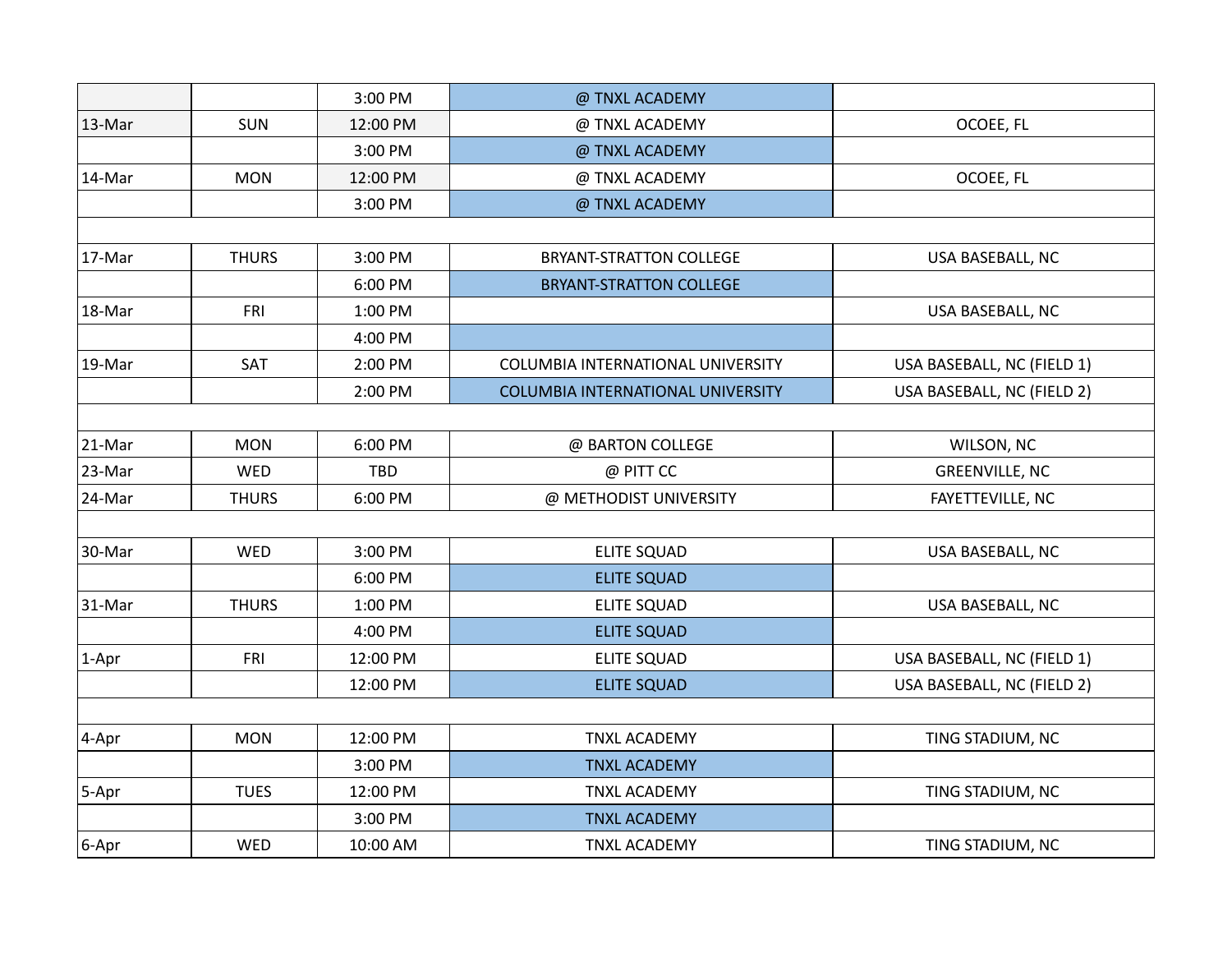|                    |              | 1:00 PM  | <b>TNXL ACADEMY</b>         |                  |
|--------------------|--------------|----------|-----------------------------|------------------|
|                    |              |          |                             |                  |
| $ 12 - Apr $       | <b>TUES</b>  | 6:00 PM  | METHODIST UNIVERSITY        | FAYETTEVILLE, NC |
| $ 13 - Apr $       | WED          | 6:00 PM  | <b>METHODIST UNIVERSITY</b> | FAYETTEVILLE, NC |
|                    |              |          |                             |                  |
| <b>APRIL 15-18</b> |              |          | <b>EASTER BREAK</b>         |                  |
|                    |              |          |                             |                  |
| 20-Apr             | WED          | 12:00 PM | @ P27 ACADEMY               | COLUMBIA, SC     |
|                    |              | 3:00 PM  | @ P27 ACADEMY               |                  |
| $ 21 - Apr $       | <b>THURS</b> | 12:00 PM | @ P27 ACADEMY               | COLUMBIA, SC     |
|                    |              | 3:00 PM  | @ P27 ACADEMY               |                  |
| 22-Apr             | FRI          | 10:00 AM | @ P27 ACADEMY               | COLUMBIA, SC     |
|                    |              | 1:00 PM  | @ P27 ACADEMY               |                  |
|                    |              |          |                             |                  |
| 27-Apr             | WED          |          | @ GEORGIA PREMIER           | STATESBORO, GA   |
|                    |              |          | @ GEORGIA PREMIER           |                  |
| 28-Apr             | <b>THURS</b> |          | @ GEORGIA PREMIER           | STATESBORO, GA   |
|                    |              |          | @ GEORGIA PREMIER           |                  |
| $ 29 - Apr $       | FRI          |          | @ GEORGIA PREMIER           | STATESBORO, GA   |
|                    |              |          | @ GEORGIA PREMIER           |                  |
|                    |              |          |                             |                  |
| 4-May              | WED          | 3:00 PM  | P27 ACADEMY                 | USA BASEBALL, NC |
|                    |              | 6:00 PM  | P27 ACADEMY                 |                  |
| $ 5$ -May          | <b>THURS</b> | 1:00 PM  | P27 ACADEMY                 | USA BASEBALL, NC |
|                    |              | 4:00 PM  | P27 ACADEMY                 |                  |
| $6$ -May           | FRI          | 10:00 AM | P27 ACADEMY                 | USA BASEBALL, NC |
|                    |              | 1:00 PM  | P27 ACADEMY                 |                  |
|                    |              |          |                             |                  |
| 10-May             | <b>TUES</b>  | 11:00 AM | <b>GEORGIA PREMIER</b>      | TING STADIUM, NC |
|                    |              |          |                             |                  |